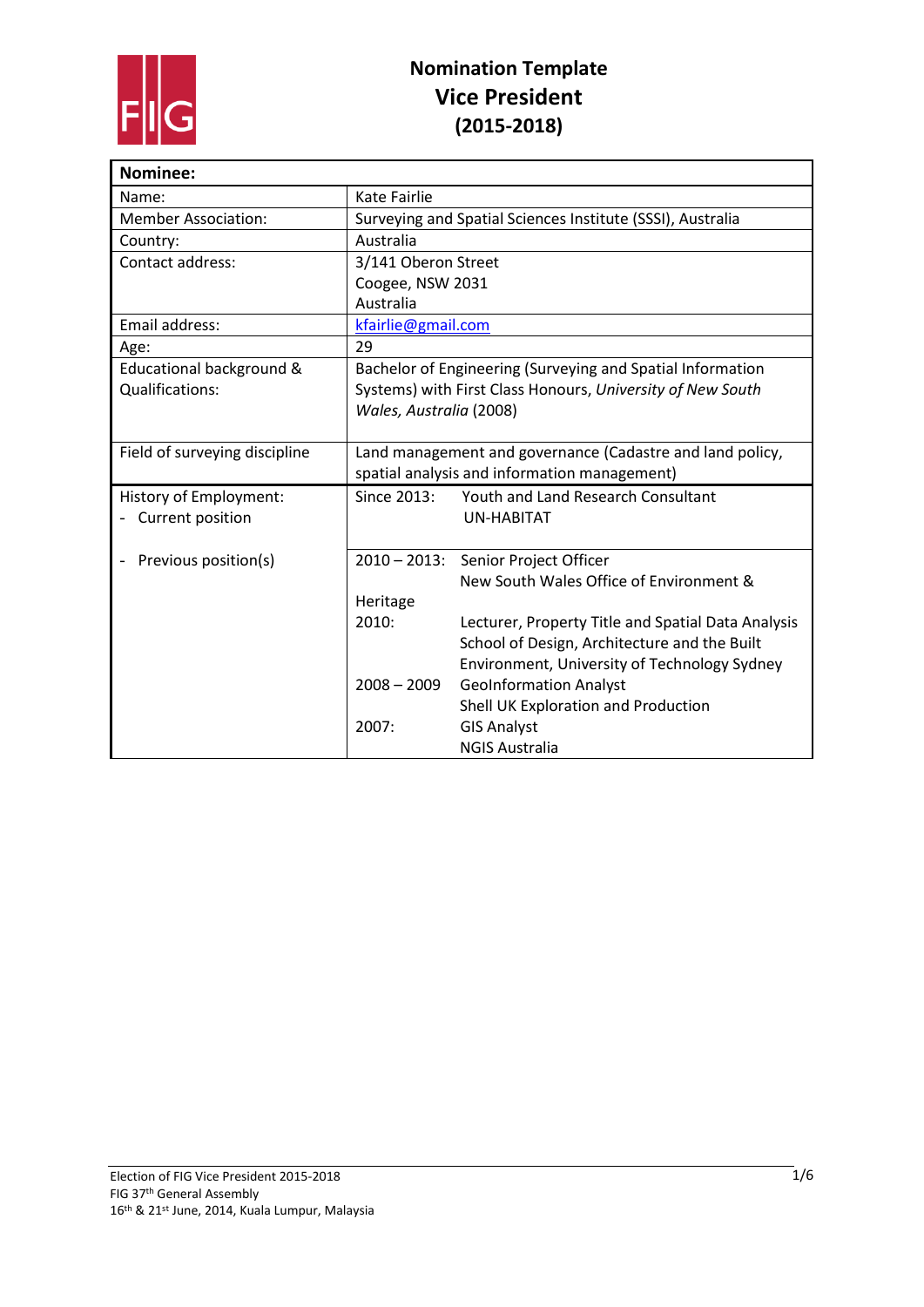

| <b>Nominee: Kate Fairlie</b>    |                                                                                         |
|---------------------------------|-----------------------------------------------------------------------------------------|
| Position of Trust:              | Since 2012:<br>Young Ambassador                                                         |
| Current position(s)             | <b>BusinessEvents Sydney</b>                                                            |
| Previous position(s)            | 2012-2013: Chair                                                                        |
|                                 | SSSI New South Wales Young Professionals Group                                          |
|                                 | GeoNext 2013 Advisory Group member<br>2013:                                             |
|                                 | 2009 - 2010: Committee Member                                                           |
|                                 | Maths in Surveying Days NSW                                                             |
|                                 | 2011 - 2012: High school Mentor                                                         |
|                                 | NSW Office of Environment and Heritage                                                  |
|                                 | Mentoring                                                                               |
|                                 | Program                                                                                 |
| FIG Positions/Responsibilities: | Since 2011:<br>Chair, FIG Young Surveyors Network                                       |
| Current position(s)/            |                                                                                         |
| responsibilities                |                                                                                         |
| - Previous position(s)/         | 2007 - 2010: Regional Coordinator                                                       |
| responsibilities                | FIG Young Surveyors Working Group                                                       |
|                                 | 2008 - 2010: Young Ambassador                                                           |
|                                 | FIG Congress, Sydney 2010                                                               |
| Other activities in FIG         | Coordinated the 2013 FIG Pacific Small Island Developing<br>$\overline{\phantom{a}}$    |
|                                 | States Symposium, together with the FIG Office, Fijian hosts                            |
|                                 | and David Mitchell.                                                                     |
|                                 | Supported the FIG YSN committee and other co-hosts in                                   |
|                                 | developing the 2013 European Young Surveyors Meeting                                    |
|                                 | and 2014 North and Central America Young Surveyors                                      |
|                                 | Meeting                                                                                 |
|                                 | Developed and chaired the 2012 FIG Inaugural Young                                      |
|                                 | Surveyors Conference at the 2012 FIG Working Week in                                    |
|                                 | Rome, together with the FIG Young Surveyors Network.                                    |
|                                 | Worked with FIG YSN and FIG Foundation to establish FIG                                 |
|                                 | Foundation Young Surveyor Fellowships, awarded annually<br>since 2012                   |
|                                 | Worked with FIG YSN and the Global Land Tool Network to                                 |
|                                 | undertake Social Tenure Domain Model 'Training of the                                   |
|                                 | Trainer' sessions, fulfilling FIG's agreement with the Global                           |
|                                 | Land Tool Network.                                                                      |
|                                 | Represented FIG and the FIG Young Surveyor's Network at<br>$\overline{\phantom{a}}$     |
|                                 | the 2012 GLTN Expert Group Meetings on Youth and Land,                                  |
|                                 | at the 2012 UN-Habitat World Urban Forum and at the                                     |
|                                 | 2013 South East Asia Survey Congress.                                                   |
|                                 | Active contributor to the African Task Force, Commission 1,<br>$\overline{\phantom{a}}$ |
|                                 | 2 and 8, providing youth linkages and thematic input.                                   |
|                                 | Active contributor to, and moderator of the FIG YSN                                     |
|                                 | Facebook (2500+ group members), LinkedIn (900+ group                                    |
|                                 | members) and Twitter pages (500+ followers)                                             |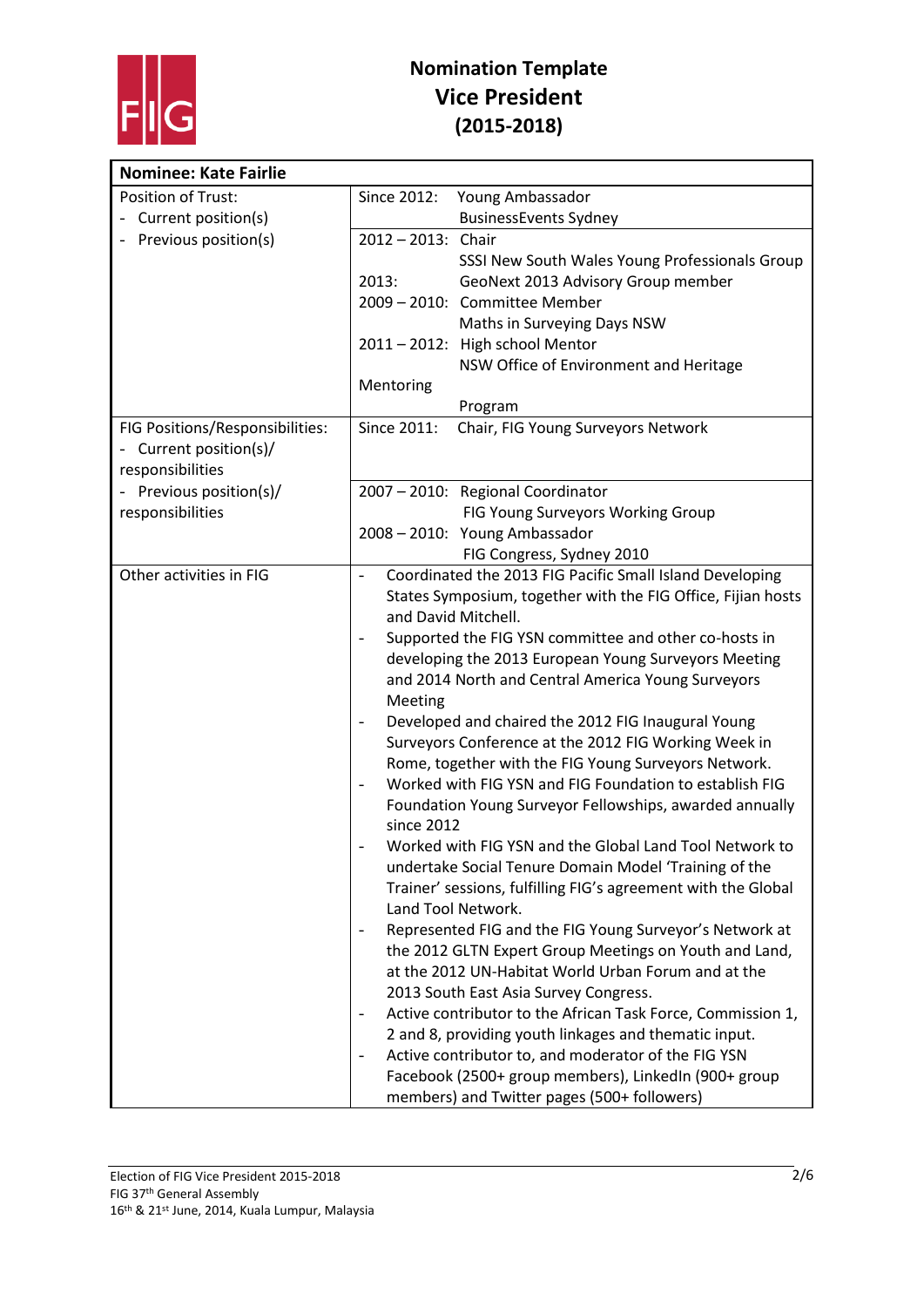

| <b>Nominee's statement</b>                 |                                                                                                                                                                                                                                                                                                                                                                                                                                                                                                                                                                                                                                                                                                                                                                                                                                                                                                                                                                                                                                                                                               |
|--------------------------------------------|-----------------------------------------------------------------------------------------------------------------------------------------------------------------------------------------------------------------------------------------------------------------------------------------------------------------------------------------------------------------------------------------------------------------------------------------------------------------------------------------------------------------------------------------------------------------------------------------------------------------------------------------------------------------------------------------------------------------------------------------------------------------------------------------------------------------------------------------------------------------------------------------------------------------------------------------------------------------------------------------------------------------------------------------------------------------------------------------------|
| My motivation to be FIG Vice<br>President: | FIG is the only organization that comprehensively represents<br>surveying as a profession internationally. I want to play an active<br>role in ensuring that the future of surveying is one that<br>encompasses the true diversity, broad ranging skills and global<br>capacity of surveyors worldwide. I also want to ensure that the<br>youth voice is maintained within the FIG leadership, and to<br>demonstrate the capacity of young professionals to step up and<br>take on increasing responsibility within the FIG leadership.<br>My first encounter with FIG was the Congress held in Munich in<br>2006. I have been active in the FIG since attending the very first<br>day of that conference. For me, the role of FIG Vice President is<br>the next step $-$ and one that will cement my ongoing                                                                                                                                                                                                                                                                                 |
| What I can offer in support of             | contribution to the international profession.<br>My vision for the FIG is that it                                                                                                                                                                                                                                                                                                                                                                                                                                                                                                                                                                                                                                                                                                                                                                                                                                                                                                                                                                                                             |
| FIG's aims and objectives:                 | Remains the leading professional body for national<br>$\qquad \qquad \blacksquare$<br>surveying organizations<br>Continues to drive international surveying policy<br>$\overline{\phantom{0}}$<br>Strengthens linkages with other international surveying and<br>$\qquad \qquad \blacksquare$<br>affiliated organizations<br>Continues to drive and publish world leading research<br>$\overline{\phantom{a}}$<br>Continues to support and foster industry and corporate<br>$\qquad \qquad -$<br>members<br>Continues to promote the image of surveying internationally<br>$\overline{\phantom{0}}$<br>As a young surveyor who has been active in the FIG community<br>for the last eight years, I can offer:<br>Fresh ideas and new innovations to ensure FIG and the<br>$\qquad \qquad -$<br>surveying profession remain relevant<br>The ideas and passion to forge new partnerships and<br>$\qquad \qquad \blacksquare$<br>redefine the centrality of the surveying profession<br>Experience in web and social media critical to the revamping<br>$\qquad \qquad -$<br>of the FIG website. |
|                                            | A strong understanding of the role and functions of the FIG<br>Office, Board and Foundation critical to the organization of<br>events, and developing new efficiencies and ways of working<br>Experience in project management, monitoring and<br>$\overline{\phantom{a}}$<br>evaluation essential to assessing our performance.<br>Broad exposure across the surveying disciplines, in industry<br>and academia, across developed and developing countries<br>and strong connections and experience with UN agencies.                                                                                                                                                                                                                                                                                                                                                                                                                                                                                                                                                                        |

| My key skills for the Vice  | The following skills emphasise my suitability for this position: |  |
|-----------------------------|------------------------------------------------------------------|--|
| Presidency and FIG Council: | Strong understanding of the work of the FIG, having              |  |
|                             | previously worked closely with the FIG Office, FIG Board an      |  |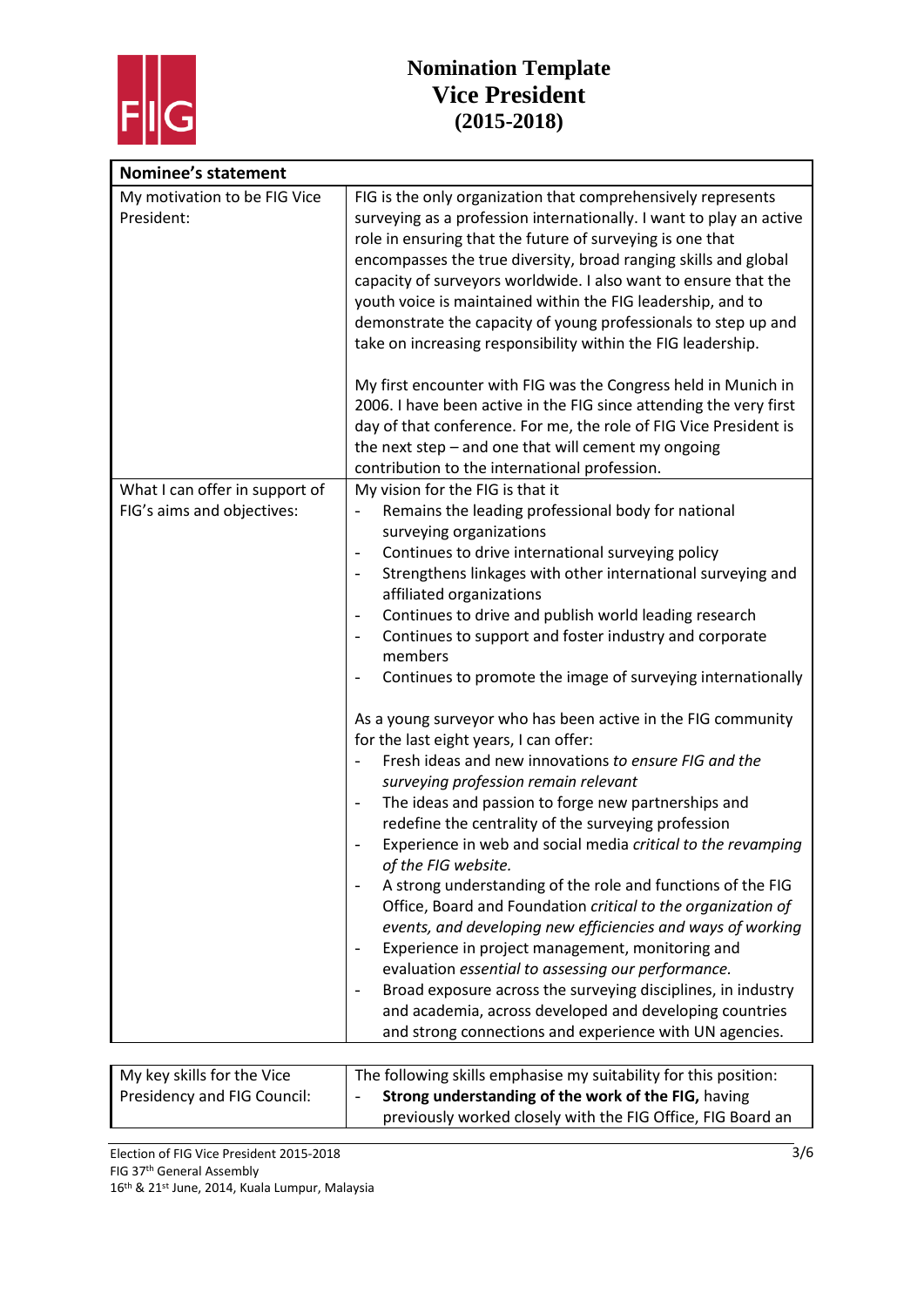

|                                      | FIG Foundation and played a key role in the organization of<br>many FIG events.                                                                                                                                                                                                                                                                                                                                                 |
|--------------------------------------|---------------------------------------------------------------------------------------------------------------------------------------------------------------------------------------------------------------------------------------------------------------------------------------------------------------------------------------------------------------------------------------------------------------------------------|
|                                      | Excellent communication skills and a value for diversity. I<br>have lived in multiple countries across Europe, Asia and<br>Oceania. I have attended and helped to organize<br>international meetings on six continents, uniquely exposing<br>me to local customs, traditions and challenges of the<br>surveying professions.<br><b>Strong social media skills</b><br>Leadership experience at local, regional and international |
|                                      | scales<br>Extensive experience promoting surveying both as a career<br>and as a profession essential to sustainable development.<br>Project planning, implementation, management and                                                                                                                                                                                                                                            |
|                                      | evaluation experience across both social and technical<br>projects. I have managed both local and international<br>projects and teams.                                                                                                                                                                                                                                                                                          |
|                                      | A unique perspective of youth and young professionals,<br>and their needs and vision for the future of surveying. For<br>the last eight years I have played a leading role in<br>representing and promoting young surveyors both locally<br>and internationally.                                                                                                                                                                |
| Any other supporting<br>information: |                                                                                                                                                                                                                                                                                                                                                                                                                                 |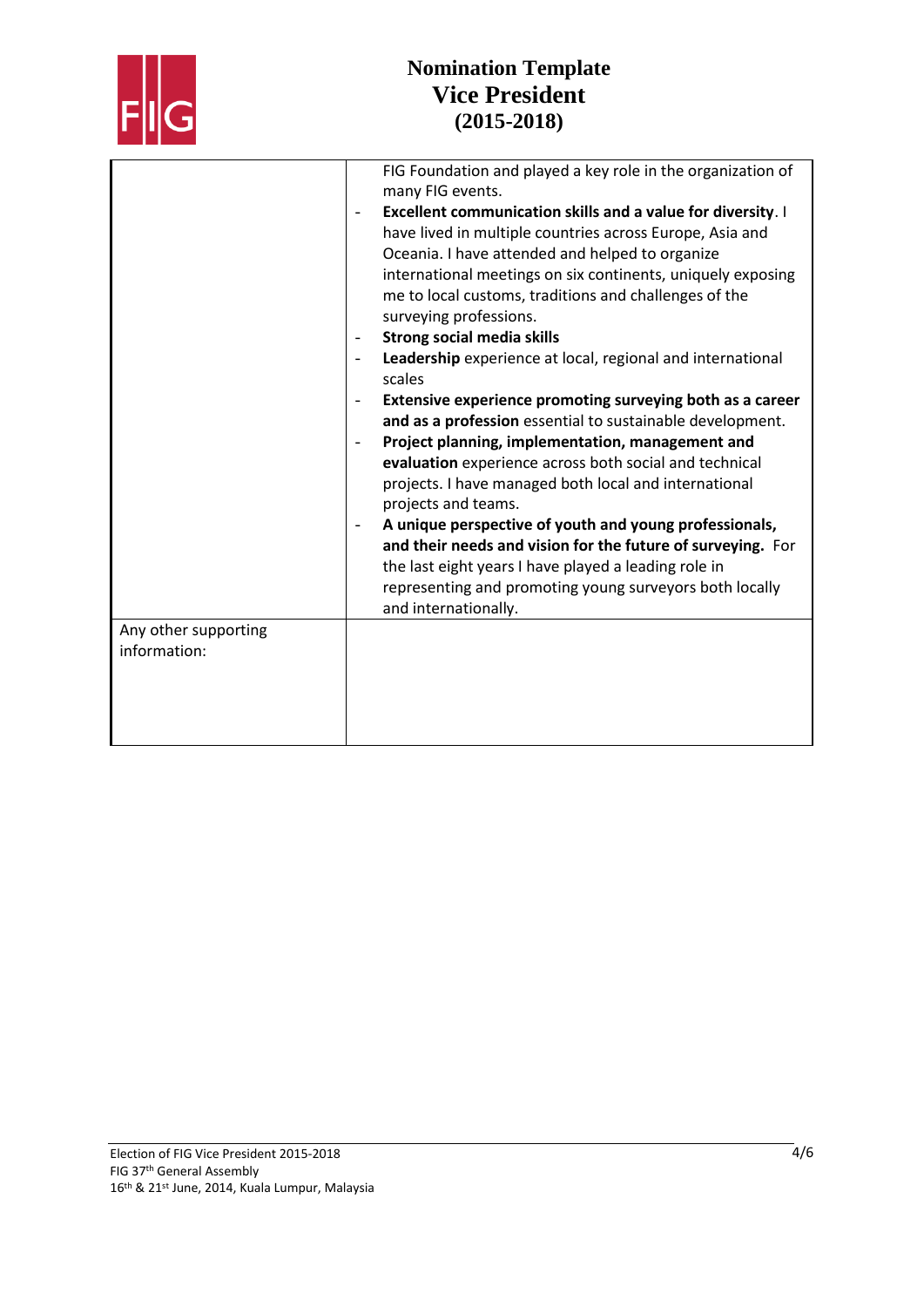

| <b>Nominator</b>               |                                                                     |
|--------------------------------|---------------------------------------------------------------------|
| Name of Member Association:    | Surveying and Spatial Sciences Institute (SSSI) Australia           |
| Name of Proposer:              | Professor John Trinder                                              |
| Position in Association        | <b>President SSSI</b>                                               |
| Contact address:               | PO Box 307 DEAKIN WEST ACT 2600                                     |
|                                | Facsimile: +61 2 6282 2576                                          |
| Email address                  | president@sssi.org.au                                               |
| <b>Proposer's Statement</b>    |                                                                     |
| Why the Association wants to   | Australia wishes to continue to make a significant contribution     |
| propose the Nominee            | on the Council of FIG, as it has done so in the past. On this       |
|                                | occasion the nominee is a young, dynamic and forward thinking       |
|                                | woman who has made a significant contribution to the FIG            |
|                                | Young Surveyors Network (FIG YSN), and as Chair since 2011.         |
|                                | She has had significant international experience while studying     |
|                                | for her undergraduate degree and since then, notably as Youth       |
|                                | and Land Research Consultant of UN-HABITAT since 2013. The          |
|                                | SSSI believes that Kate Fairlie will bring a young person's         |
|                                | perspective to FIG, which will enhance the participation of         |
|                                | young people in FIG, thus ensuring the future of the                |
|                                | organization. As well the SSSI believes that the proximity of       |
|                                | Australia to Asia will enable Kate to interact with the Asian       |
|                                | community of surveyors and especially the increasing numbers        |
|                                | of young surveyors. This is an excellent opportunity for the FIG    |
|                                | community to include a young person on its Council. SSSI            |
|                                | strongly supports Kate Fairlie's nomination for the position of     |
|                                | Vice President of FIG.                                              |
| What support (financial,       | SSSI could supply limited financial support and secretarial         |
| administrative and others) can | support through the FIG National office.                            |
| the Association provide to the |                                                                     |
| Nominee if elected Vice        |                                                                     |
| President                      |                                                                     |
| Any other supporting           |                                                                     |
| information:                   |                                                                     |
| Name of Seconder:              | Mr Phil Pozzi                                                       |
| Position in Association        | Chair SSSI Land Surveying Commission                                |
| Contact address:               | Bennett and Francis, Surveyors, Brisbane QLD                        |
|                                | Australia                                                           |
| Email address                  | Pozzi Phillip <p.pozzi@bfsurveys.com.au></p.pozzi@bfsurveys.com.au> |

#### **Signed**

I hereby certify the above is true and correct

I am available/not available\* for the election as Vice President for the remaining two year term (2015 – 2016) if vacancy arises.

Nominee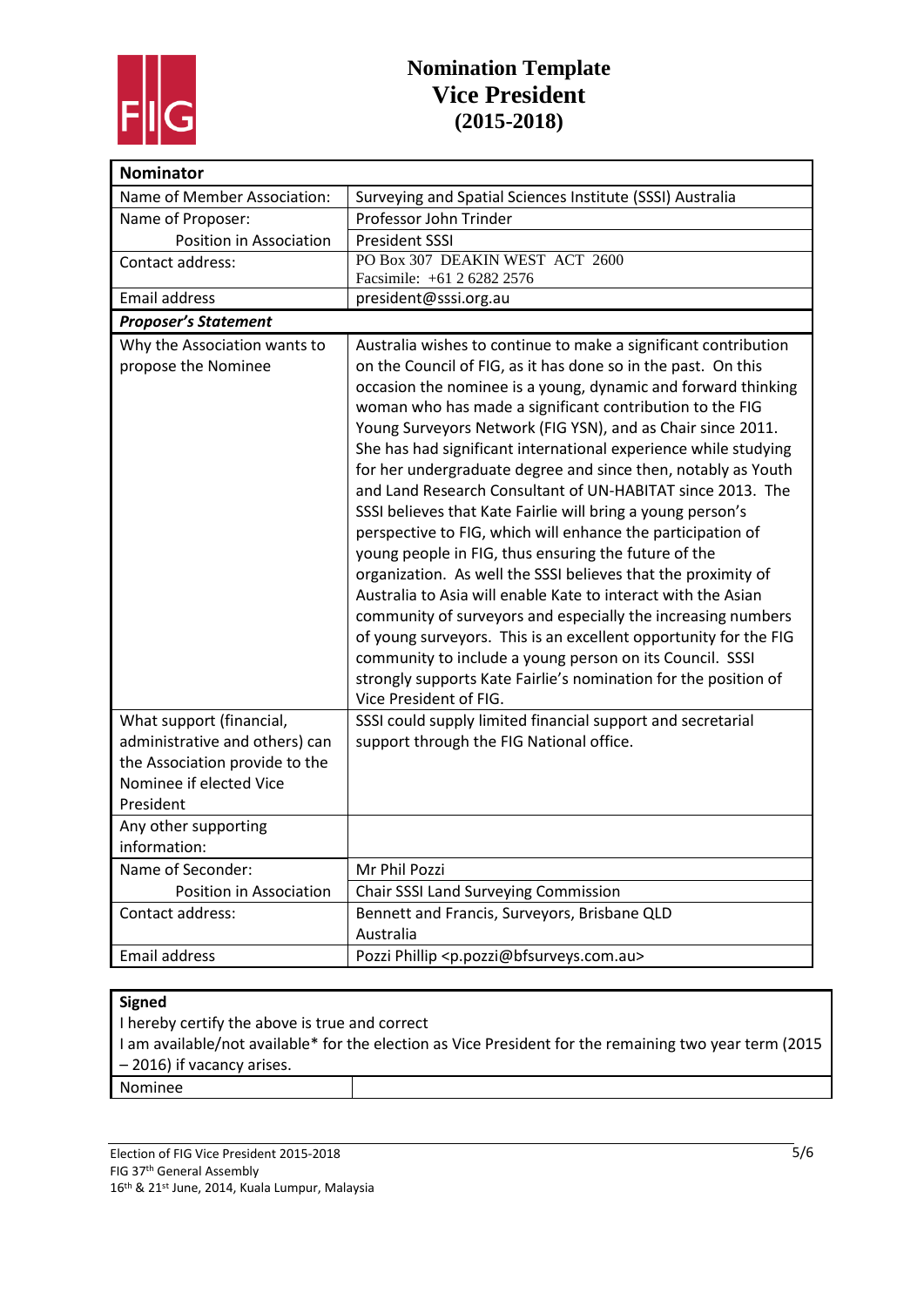

| Proposer:                |                                                                                                                                                                                                                                                                                                                                                                                                                                                                                                                                                                                                                                                                                                                                                                                                                                              |
|--------------------------|----------------------------------------------------------------------------------------------------------------------------------------------------------------------------------------------------------------------------------------------------------------------------------------------------------------------------------------------------------------------------------------------------------------------------------------------------------------------------------------------------------------------------------------------------------------------------------------------------------------------------------------------------------------------------------------------------------------------------------------------------------------------------------------------------------------------------------------------|
|                          |                                                                                                                                                                                                                                                                                                                                                                                                                                                                                                                                                                                                                                                                                                                                                                                                                                              |
| Seconder:                |                                                                                                                                                                                                                                                                                                                                                                                                                                                                                                                                                                                                                                                                                                                                                                                                                                              |
| Date:                    |                                                                                                                                                                                                                                                                                                                                                                                                                                                                                                                                                                                                                                                                                                                                                                                                                                              |
| <b>Clarifying Notes:</b> | The Nominator (Proposer and Seconder) must be principal officers<br>$\bullet$<br>of the FIG Member Association (by principal officers, it is construed<br>as President or Chairperson, Deputy or Vice President/Chairperson,<br>Secretary General or Chief Executive Officer or equivalent position)<br>The Nomination Template must be accompanied by a letter of<br>$\bullet$<br>support from either the President or the Principal Officer of the<br>nominating FIG Member Association<br>Nominating FIG Member Association should ascertain the availability<br>of the nominee over the duration of the term of office<br>Nominee should preferably have prior or current responsibilities<br>within and working knowledge of FIG, its activities, aims and<br>objectives<br>Nominee and Nominator are requested to pay attention to the |
|                          | Nominee's Statement and the Proposer's Statement                                                                                                                                                                                                                                                                                                                                                                                                                                                                                                                                                                                                                                                                                                                                                                                             |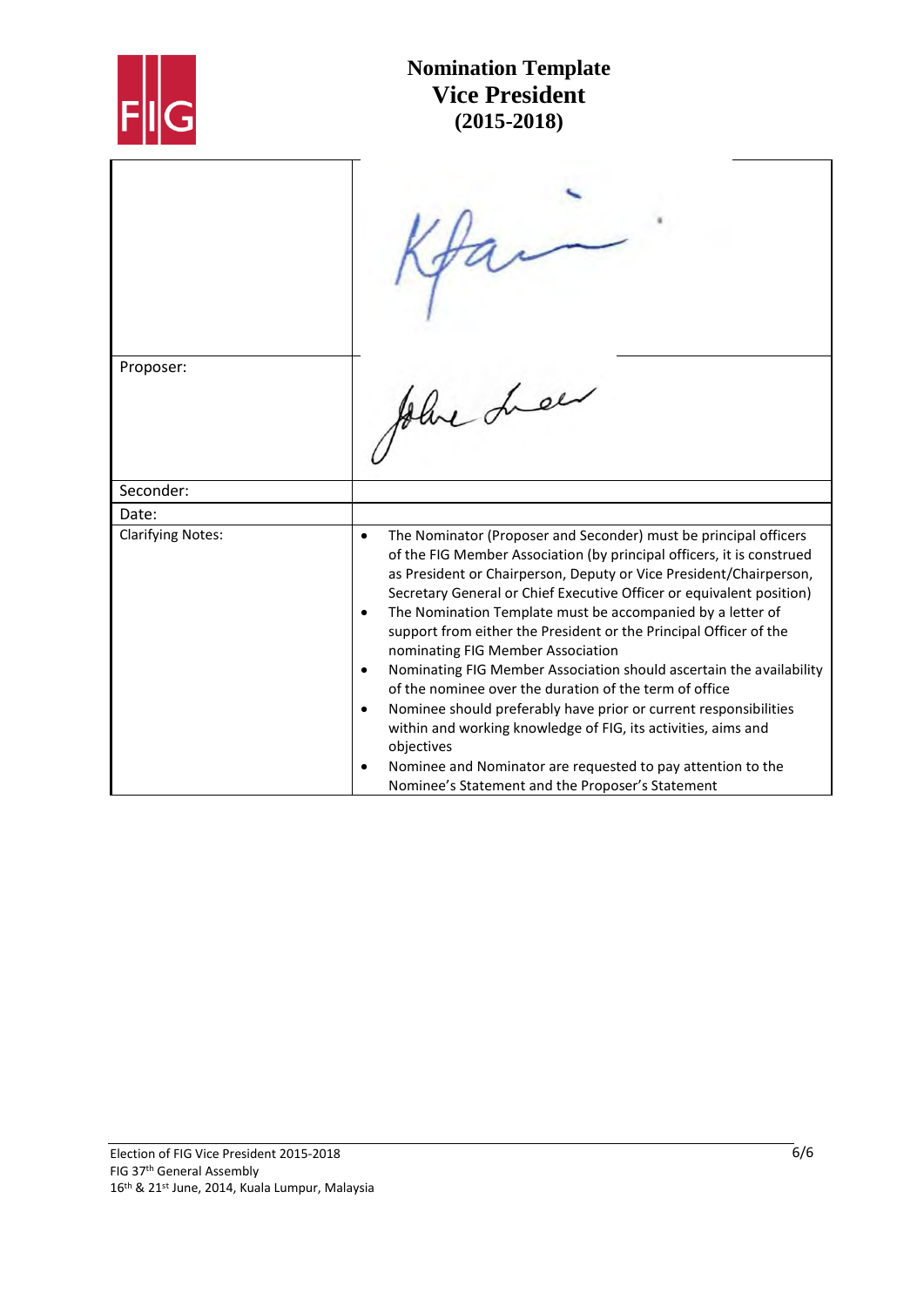

| <b>Nominee:</b>                     |                                                                   |                                                     |  |
|-------------------------------------|-------------------------------------------------------------------|-----------------------------------------------------|--|
| Name:                               | <b>Kate Fairlie</b>                                               |                                                     |  |
| <b>Member Association:</b>          | Surveying and Spatial Sciences Institute (SSSI), Australia        |                                                     |  |
| Country:                            | Australia                                                         |                                                     |  |
| Contact address:                    | 3/141 Oberon Street                                               |                                                     |  |
|                                     | Coogee, NSW 2031                                                  |                                                     |  |
|                                     | Australia                                                         |                                                     |  |
| Email address:                      | kfairlie@gmail.com                                                |                                                     |  |
| Age:                                | 29                                                                |                                                     |  |
| <b>Educational background &amp;</b> | Bachelor of Engineering (Surveying and Spatial Information        |                                                     |  |
| <b>Qualifications:</b>              | Systems) with First Class Honours, University of New South Wales, |                                                     |  |
|                                     | Australia (2008)                                                  |                                                     |  |
|                                     |                                                                   |                                                     |  |
| Field of surveying discipline       | Land management and governance (Cadastre and land policy,         |                                                     |  |
|                                     | spatial analysis and information management)                      |                                                     |  |
| <b>History of Employment:</b>       | <b>Since 2013:</b>                                                | <b>Youth and Land Research Consultant</b>           |  |
| <b>Current position</b>             |                                                                   | <b>UN-HABITAT</b>                                   |  |
|                                     |                                                                   |                                                     |  |
| Previous position(s)                | $2010 - 2013$ :                                                   | <b>Senior Project Officer</b>                       |  |
|                                     |                                                                   | New South Wales Office of Environment & Heritage    |  |
|                                     | 2010:                                                             | Lecturer, Property Title and Spatial Data Analysis  |  |
|                                     |                                                                   | School of Design, Architecture and the Built        |  |
|                                     |                                                                   | <b>Environment, University of Technology Sydney</b> |  |
|                                     | $2008 - 2009$                                                     | <b>GeoInformation Analyst</b>                       |  |
|                                     |                                                                   | Shell UK Exploration and Production                 |  |
|                                     | 2007:                                                             | <b>GIS Analyst</b><br><b>NGIS Australia</b>         |  |
|                                     |                                                                   |                                                     |  |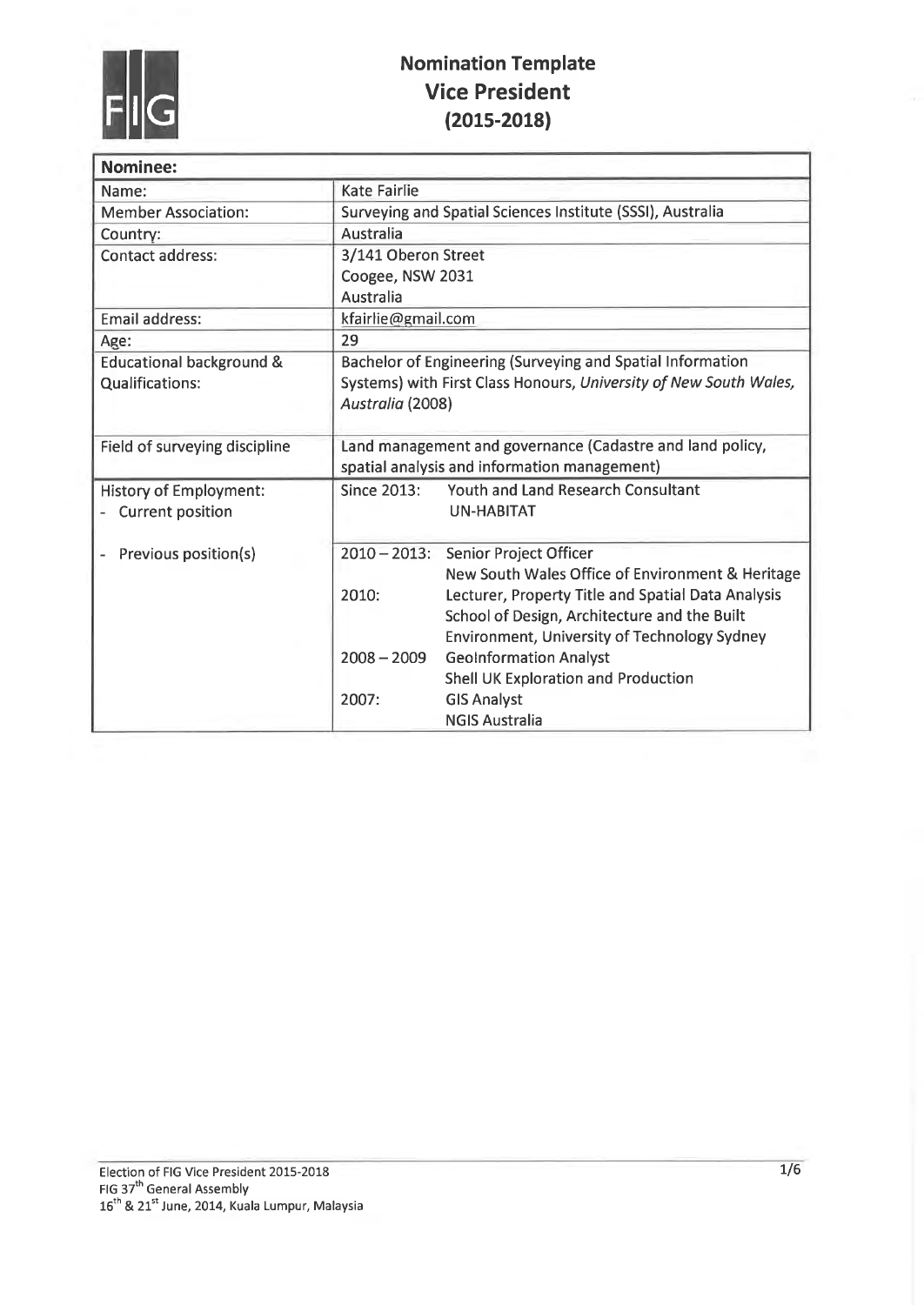

| <b>Nominee: Kate Fairlie</b>                                                |                                                                                                                                                                                                                                                                                                                                                                                                                                                                                                                                                                                                                                                                                                                                                                                                                                                                                                                                                                                                                                                                                                                                                                                                                                                                                                                                                                                            |
|-----------------------------------------------------------------------------|--------------------------------------------------------------------------------------------------------------------------------------------------------------------------------------------------------------------------------------------------------------------------------------------------------------------------------------------------------------------------------------------------------------------------------------------------------------------------------------------------------------------------------------------------------------------------------------------------------------------------------------------------------------------------------------------------------------------------------------------------------------------------------------------------------------------------------------------------------------------------------------------------------------------------------------------------------------------------------------------------------------------------------------------------------------------------------------------------------------------------------------------------------------------------------------------------------------------------------------------------------------------------------------------------------------------------------------------------------------------------------------------|
| <b>Position of Trust:</b><br>Current position(s)                            | <b>Since 2012:</b><br>Young Ambassador<br><b>BusinessEvents Sydney</b>                                                                                                                                                                                                                                                                                                                                                                                                                                                                                                                                                                                                                                                                                                                                                                                                                                                                                                                                                                                                                                                                                                                                                                                                                                                                                                                     |
| Previous position(s)                                                        | 2012-2013: Chair<br>SSSI New South Wales Young Professionals Group                                                                                                                                                                                                                                                                                                                                                                                                                                                                                                                                                                                                                                                                                                                                                                                                                                                                                                                                                                                                                                                                                                                                                                                                                                                                                                                         |
|                                                                             | GeoNext 2013 Advisory Group member<br>2013:<br>2009 - 2010: Committee Member                                                                                                                                                                                                                                                                                                                                                                                                                                                                                                                                                                                                                                                                                                                                                                                                                                                                                                                                                                                                                                                                                                                                                                                                                                                                                                               |
|                                                                             | Maths in Surveying Days NSW<br>2011 - 2012: High school Mentor                                                                                                                                                                                                                                                                                                                                                                                                                                                                                                                                                                                                                                                                                                                                                                                                                                                                                                                                                                                                                                                                                                                                                                                                                                                                                                                             |
|                                                                             | NSW Office of Environment and Heritage Mentoring<br>Program                                                                                                                                                                                                                                                                                                                                                                                                                                                                                                                                                                                                                                                                                                                                                                                                                                                                                                                                                                                                                                                                                                                                                                                                                                                                                                                                |
| FIG Positions/Responsibilities:<br>Current position(s)/<br>responsibilities | Chair, FIG Young Surveyors Network<br><b>Since 2011:</b>                                                                                                                                                                                                                                                                                                                                                                                                                                                                                                                                                                                                                                                                                                                                                                                                                                                                                                                                                                                                                                                                                                                                                                                                                                                                                                                                   |
| Previous position(s)/                                                       | 2007 - 2010: Regional Coordinator<br>FIG Young Surveyors Working Group                                                                                                                                                                                                                                                                                                                                                                                                                                                                                                                                                                                                                                                                                                                                                                                                                                                                                                                                                                                                                                                                                                                                                                                                                                                                                                                     |
| responsibilities                                                            | 2008 - 2010: Young Ambassador                                                                                                                                                                                                                                                                                                                                                                                                                                                                                                                                                                                                                                                                                                                                                                                                                                                                                                                                                                                                                                                                                                                                                                                                                                                                                                                                                              |
|                                                                             | FIG Congress, Sydney 2010                                                                                                                                                                                                                                                                                                                                                                                                                                                                                                                                                                                                                                                                                                                                                                                                                                                                                                                                                                                                                                                                                                                                                                                                                                                                                                                                                                  |
| Other activities in FIG                                                     | Coordinated the 2013 FIG Pacific Small Island Developing<br>States Symposium, together with the FIG Office, Fijian hosts<br>and David Mitchell.<br>Supported the FIG YSN committee and other co-hosts in<br>developing the 2013 European Young Surveyors Meeting and<br>2014 North and Central America Young Surveyors Meeting<br>Developed and chaired the 2012 FIG Inaugural Young<br>Surveyors Conference at the 2012 FIG Working Week in Rome,<br>together with the FIG Young Surveyors Network.<br>Worked with FIG YSN and FIG Foundation to establish FIG<br>Foundation Young Surveyor Fellowships, awarded annually<br>since 2012<br>Worked with FIG YSN and the Global Land Tool Network to<br>undertake Social Tenure Domain Model 'Training of the<br>Trainer' sessions, fulfilling FIG's agreement with the Global<br>Land Tool Network.<br>Represented FIG and the FIG Young Surveyor's Network at the<br>2012 GLTN Expert Group Meetings on Youth and Land, at the<br>2012 UN-Habitat World Urban Forum and at the 2013 South<br>East Asia Survey Congress.<br>Active contributor to the African Task Force, Commission 1, 2<br>and 8, providing youth linkages and thematic input.<br>Active contributor to, and moderator of the FIG YSN Facebook<br>$\overline{\phantom{a}}$<br>(2500+ group members), LinkedIn (900+ group members) and<br>Twitter pages (500+ followers) |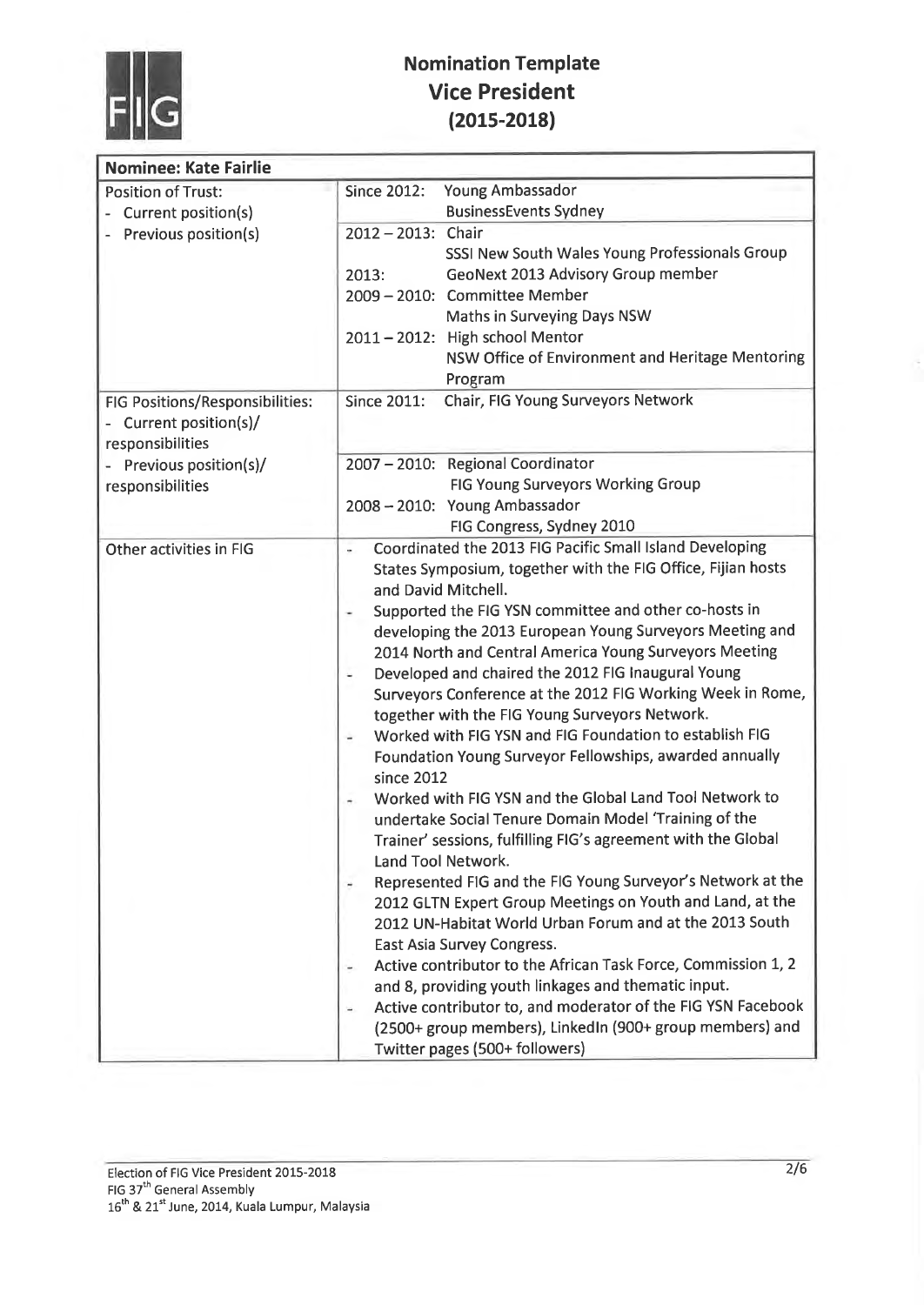

| <b>Nominee's statement</b>                                   |                                                                                                                                                                                                                                                                                                                                                                                                                                                                                                                                                                                                                                                                                                                                                                                                                                                                                                                                                                                                                                                                                                                                                                                                                                                                                                                                                                                                                                                                                                                                                                                                                      |
|--------------------------------------------------------------|----------------------------------------------------------------------------------------------------------------------------------------------------------------------------------------------------------------------------------------------------------------------------------------------------------------------------------------------------------------------------------------------------------------------------------------------------------------------------------------------------------------------------------------------------------------------------------------------------------------------------------------------------------------------------------------------------------------------------------------------------------------------------------------------------------------------------------------------------------------------------------------------------------------------------------------------------------------------------------------------------------------------------------------------------------------------------------------------------------------------------------------------------------------------------------------------------------------------------------------------------------------------------------------------------------------------------------------------------------------------------------------------------------------------------------------------------------------------------------------------------------------------------------------------------------------------------------------------------------------------|
| My motivation to be FIG Vice<br>President:                   | FIG is the only organization that comprehensively represents<br>surveying as a profession internationally. I want to play an active<br>role in ensuring that the future of surveying is one that<br>encompasses the true diversity, broad ranging skills and global<br>capacity of surveyors worldwide. I also want to ensure that the<br>youth voice is maintained within the FIG leadership, and to<br>demonstrate the capacity of young professionals to step up and<br>take on increasing responsibility within the FIG leadership.<br>My first encounter with FIG was the Congress held in Munich in<br>2006. I have been active in the FIG since attending the very first<br>day of that conference. For me, the role of FIG Vice President is<br>the next step - and one that will cement my ongoing contribution<br>to the international profession.                                                                                                                                                                                                                                                                                                                                                                                                                                                                                                                                                                                                                                                                                                                                                         |
| What I can offer in support of<br>FIG's aims and objectives: | My vision for the FIG is that it<br>Remains the leading professional body for national surveying<br>$\overline{\phantom{a}}$<br>organizations<br>Continues to drive international surveying policy<br>$\overline{\phantom{0}}$<br>Strengthens linkages with other international surveying and<br>$\overline{\phantom{a}}$<br>affiliated organizations<br>Continues to drive and publish world leading research<br>$\overline{\phantom{a}}$<br>Continues to support and foster industry and corporate<br>$\qquad \qquad \blacksquare$<br>members<br>Continues to promote the image of surveying internationally<br>$\overline{\phantom{0}}$<br>As a young surveyor who has been active in the FIG community for<br>the last eight years, I can offer:<br>Fresh ideas and new innovations to ensure FIG and the<br>$\qquad \qquad \blacksquare$<br>surveying profession remain relevant<br>The ideas and passion to forge new partnerships and redefine<br>the centrality of the surveying profession<br>Experience in web and social media critical to the revamping<br>$\overline{\phantom{0}}$<br>of the FIG website.<br>A strong understanding of the role and functions of the FIG<br>Office, Board and Foundation critical to the organization of<br>events, and developing new efficiencies and ways of working<br>Experience in project management, monitoring and evaluation<br>essential to assessing our performance.<br>Broad exposure across the surveying disciplines, in industry<br>and academia, across developed and developing countries and<br>strong connections and experience with UN agencies. |

| My key skills for the Vice  | The following skills emphasise my suitability for this position: |
|-----------------------------|------------------------------------------------------------------|
| Presidency and FIG Council: | Strong understanding of the work of the FIG, having              |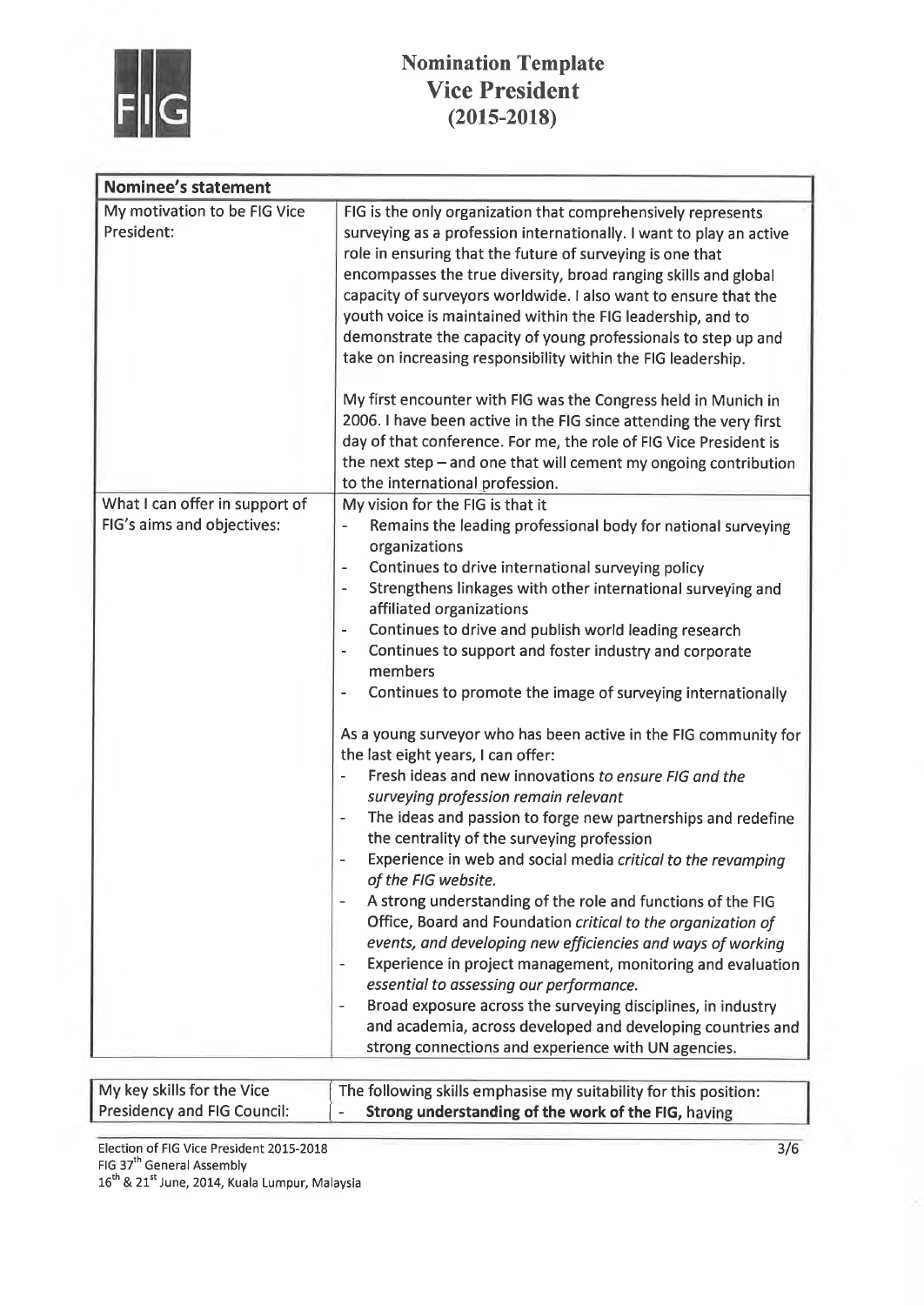|                                      | <b>Nomination Template</b><br><b>Vice President</b><br>$(2015 - 2018)$                                                                                                                                                                                                                                                                                                                                                                                                                                                                                                                                                                                                                                                                                                                                                                                                                                                                                                                                                                                                                                                                                                                  |
|--------------------------------------|-----------------------------------------------------------------------------------------------------------------------------------------------------------------------------------------------------------------------------------------------------------------------------------------------------------------------------------------------------------------------------------------------------------------------------------------------------------------------------------------------------------------------------------------------------------------------------------------------------------------------------------------------------------------------------------------------------------------------------------------------------------------------------------------------------------------------------------------------------------------------------------------------------------------------------------------------------------------------------------------------------------------------------------------------------------------------------------------------------------------------------------------------------------------------------------------|
|                                      | previously worked closely with the FIG Office, FIG Board an<br>FIG Foundation and played a key role in the organization of<br>many FIG events.<br>Excellent communication skills and a value for diversity. I<br>have lived in multiple countries across Europe, Asia and<br>Oceania. I have attended and helped to organize international<br>meetings on six continents, uniquely exposing me to local<br>customs, traditions and challenges of the surveying<br>professions.<br><b>Strong social media skills</b><br>Leadership experience at local, regional and international<br>scales<br>Extensive experience promoting surveying both as a career<br>and as a profession essential to sustainable development.<br>Project planning, implementation, management and<br>evaluation experience across both social and technical<br>projects. I have managed both local and international projects<br>and teams.<br>A unique perspective of youth and young professionals, and<br>their needs and vision for the future of surveying. For the<br>last eight years I have played a leading role in representing<br>and promoting young surveyors both locally and<br>internationally. |
| Any other supporting<br>information: |                                                                                                                                                                                                                                                                                                                                                                                                                                                                                                                                                                                                                                                                                                                                                                                                                                                                                                                                                                                                                                                                                                                                                                                         |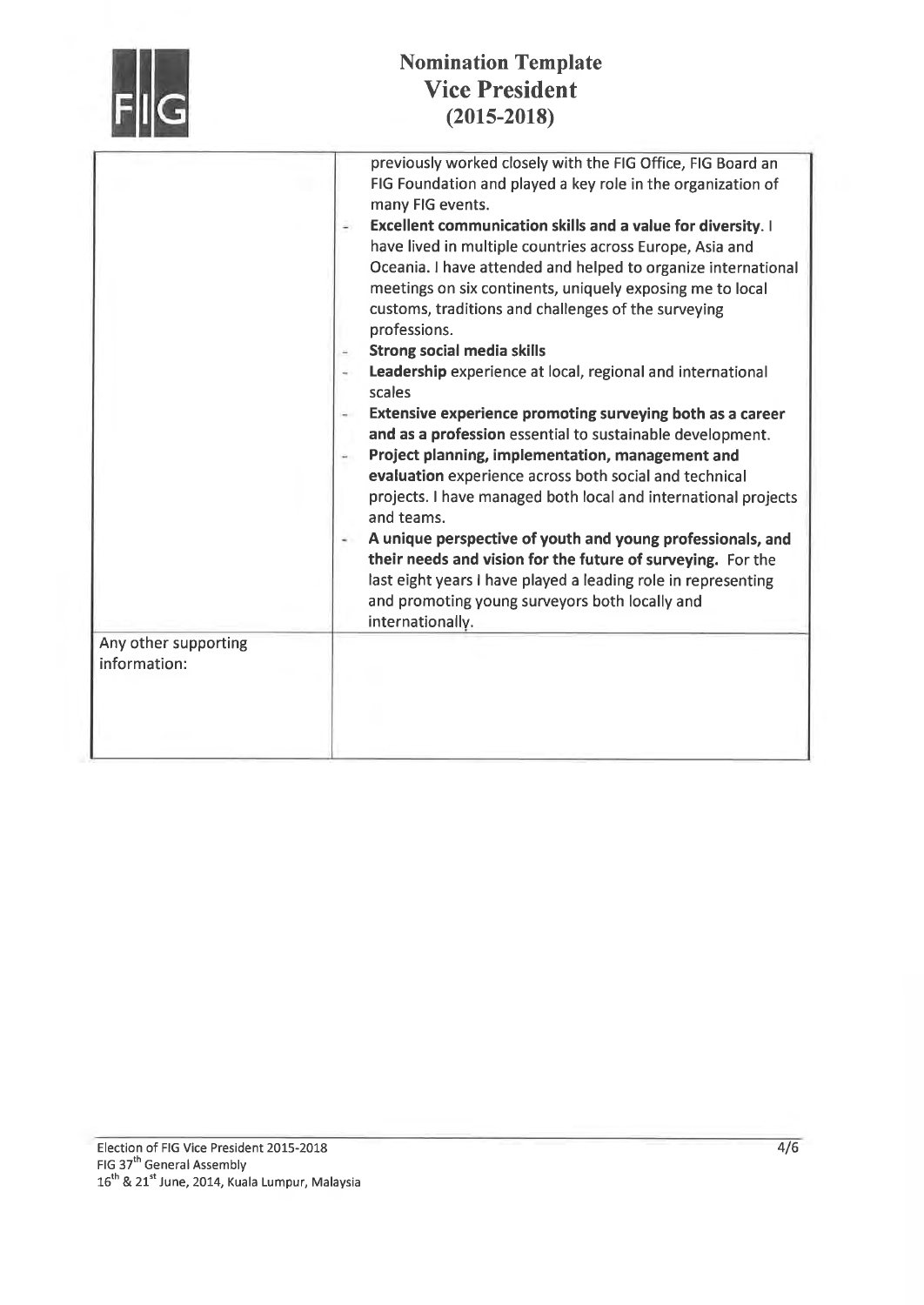

| <b>Nominator</b>                                                                                                                     |                                                                                                                                                                                                                                                                                                                                                                                                                                                                                                                                                                                                                                                                                                                                                                                                                                                                                                                                                                                                                                                                                                                                                  |
|--------------------------------------------------------------------------------------------------------------------------------------|--------------------------------------------------------------------------------------------------------------------------------------------------------------------------------------------------------------------------------------------------------------------------------------------------------------------------------------------------------------------------------------------------------------------------------------------------------------------------------------------------------------------------------------------------------------------------------------------------------------------------------------------------------------------------------------------------------------------------------------------------------------------------------------------------------------------------------------------------------------------------------------------------------------------------------------------------------------------------------------------------------------------------------------------------------------------------------------------------------------------------------------------------|
| Name of Member Association:                                                                                                          | Surveying and Spatial Sciences Institute (SSSI) Australia                                                                                                                                                                                                                                                                                                                                                                                                                                                                                                                                                                                                                                                                                                                                                                                                                                                                                                                                                                                                                                                                                        |
| Name of Proposer:                                                                                                                    | Professor John Trinder                                                                                                                                                                                                                                                                                                                                                                                                                                                                                                                                                                                                                                                                                                                                                                                                                                                                                                                                                                                                                                                                                                                           |
| <b>Position in Association</b>                                                                                                       | <b>President SSSI</b>                                                                                                                                                                                                                                                                                                                                                                                                                                                                                                                                                                                                                                                                                                                                                                                                                                                                                                                                                                                                                                                                                                                            |
| <b>Contact address:</b>                                                                                                              | PO Box 307 DEAKIN WEST ACT 2600<br>Facsimile: +61 2 6282 2576                                                                                                                                                                                                                                                                                                                                                                                                                                                                                                                                                                                                                                                                                                                                                                                                                                                                                                                                                                                                                                                                                    |
| <b>Email address</b>                                                                                                                 | president@sssi.org.au                                                                                                                                                                                                                                                                                                                                                                                                                                                                                                                                                                                                                                                                                                                                                                                                                                                                                                                                                                                                                                                                                                                            |
| <b>Proposer's Statement</b>                                                                                                          |                                                                                                                                                                                                                                                                                                                                                                                                                                                                                                                                                                                                                                                                                                                                                                                                                                                                                                                                                                                                                                                                                                                                                  |
| Why the Association wants to<br>propose the Nominee                                                                                  | Australia wishes to continue to make a significant contribution on<br>the Council of FIG, as it has done so in the past. On this occasion<br>the nominee is a young, dynamic and forward thinking woman<br>who has made a significant contribution to the FIG Young<br>Surveyors Network (FIG YSN), and as Chair since 2011. She has<br>had significant international experience while studying for her<br>undergraduate degree and since then, notably as Youth and Land<br>Research Consultant of UN-HABITAT since 2013. The SSSI believes<br>that Kate Fairlie will bring a young person's perspective to FIG,<br>which will enhance the participation of young people in FIG, thus<br>ensuring the future of the organization. As well the SSSI believes<br>that the proximity of Australia to Asia will enable Kate to interact<br>with the Asian community of surveyors and especially the<br>increasing numbers of young surveyors. This is an excellent<br>opportunity for the FIG community to include a young person on<br>its Council. SSSI strongly supports Kate Fairlie's nomination for<br>the position of Vice President of FIG. |
| What support (financial,<br>administrative and others) can<br>the Association provide to the<br>Nominee if elected Vice<br>President | SSSI could supply limited financial support and secretarial support<br>through the FIG National office.                                                                                                                                                                                                                                                                                                                                                                                                                                                                                                                                                                                                                                                                                                                                                                                                                                                                                                                                                                                                                                          |
| Any other supporting                                                                                                                 |                                                                                                                                                                                                                                                                                                                                                                                                                                                                                                                                                                                                                                                                                                                                                                                                                                                                                                                                                                                                                                                                                                                                                  |
| information:                                                                                                                         |                                                                                                                                                                                                                                                                                                                                                                                                                                                                                                                                                                                                                                                                                                                                                                                                                                                                                                                                                                                                                                                                                                                                                  |
| Name of Seconder:                                                                                                                    | Mr Phil Pozzi                                                                                                                                                                                                                                                                                                                                                                                                                                                                                                                                                                                                                                                                                                                                                                                                                                                                                                                                                                                                                                                                                                                                    |
| <b>Position in Association</b>                                                                                                       | <b>Chair SSSI Land Surveying Commission</b>                                                                                                                                                                                                                                                                                                                                                                                                                                                                                                                                                                                                                                                                                                                                                                                                                                                                                                                                                                                                                                                                                                      |
| <b>Contact address:</b>                                                                                                              | Bennett and Francis, Surveyors, Brisbane QLD<br><b>Australia</b>                                                                                                                                                                                                                                                                                                                                                                                                                                                                                                                                                                                                                                                                                                                                                                                                                                                                                                                                                                                                                                                                                 |
| <b>Email address</b>                                                                                                                 | Pozzi Phillip <p.pozzi@bfsurveys.com.au></p.pozzi@bfsurveys.com.au>                                                                                                                                                                                                                                                                                                                                                                                                                                                                                                                                                                                                                                                                                                                                                                                                                                                                                                                                                                                                                                                                              |

#### Signed

I hereby certify the above is true and correct

I am available/not available\* for the election as Vice President for the remaining two year term (20L5 - 2016) if vacancy arises.

Nominee

Election of FIG Vice President 2015-2018 FIG 37th General Assembly 16<sup>th</sup> & 21<sup>st</sup> June, 2014, Kuala Lumpur, Malaysia s/6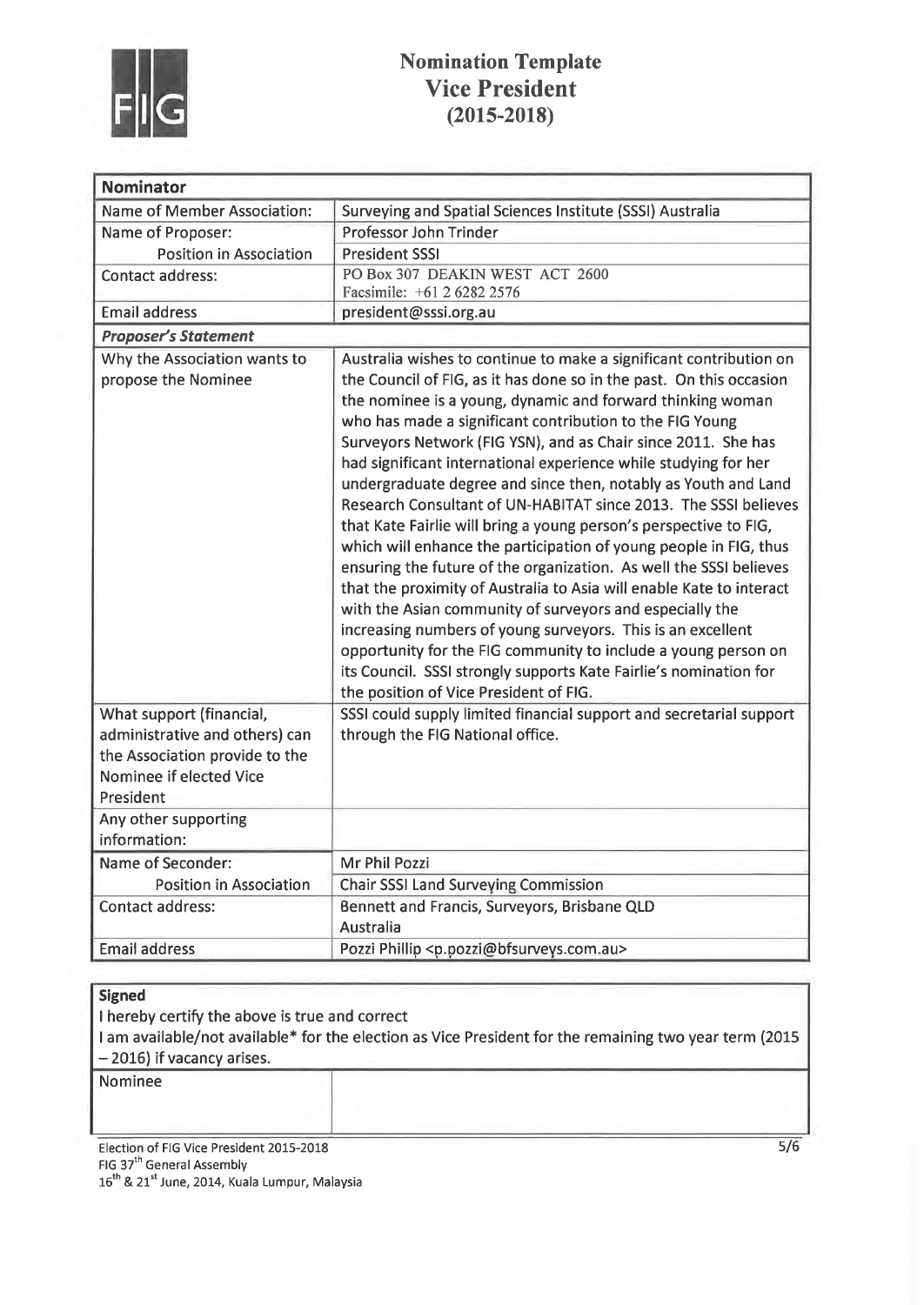

| Proposer:                |                                                                                                                                                                                                                                                                                                                                                                                                                                                                                                                                                                                                                                                                                                                                                                                                                                                                                       |
|--------------------------|---------------------------------------------------------------------------------------------------------------------------------------------------------------------------------------------------------------------------------------------------------------------------------------------------------------------------------------------------------------------------------------------------------------------------------------------------------------------------------------------------------------------------------------------------------------------------------------------------------------------------------------------------------------------------------------------------------------------------------------------------------------------------------------------------------------------------------------------------------------------------------------|
| Seconder:                |                                                                                                                                                                                                                                                                                                                                                                                                                                                                                                                                                                                                                                                                                                                                                                                                                                                                                       |
| Date:                    | 2019<br>13                                                                                                                                                                                                                                                                                                                                                                                                                                                                                                                                                                                                                                                                                                                                                                                                                                                                            |
| <b>Clarifying Notes:</b> | The Nominator (Proposer and Seconder) must be principal officers<br>۰<br>of the FIG Member Association (by principal officers, it is construed<br>as President or Chairperson, Deputy or Vice President/Chairperson,<br>Secretary General or Chief Executive Officer or equivalent position)<br>The Nomination Template must be accompanied by a letter of<br>۰<br>support from either the President or the Principal Officer of the<br>nominating FIG Member Association<br>Nominating FIG Member Association should ascertain the availability<br>of the nominee over the duration of the term of office<br>Nominee should preferably have prior or current responsibilities<br>within and working knowledge of FIG, its activities, aims and<br>objectives<br>Nominee and Nominator are requested to pay attention to the<br>۰<br>Nominee's Statement and the Proposer's Statement |